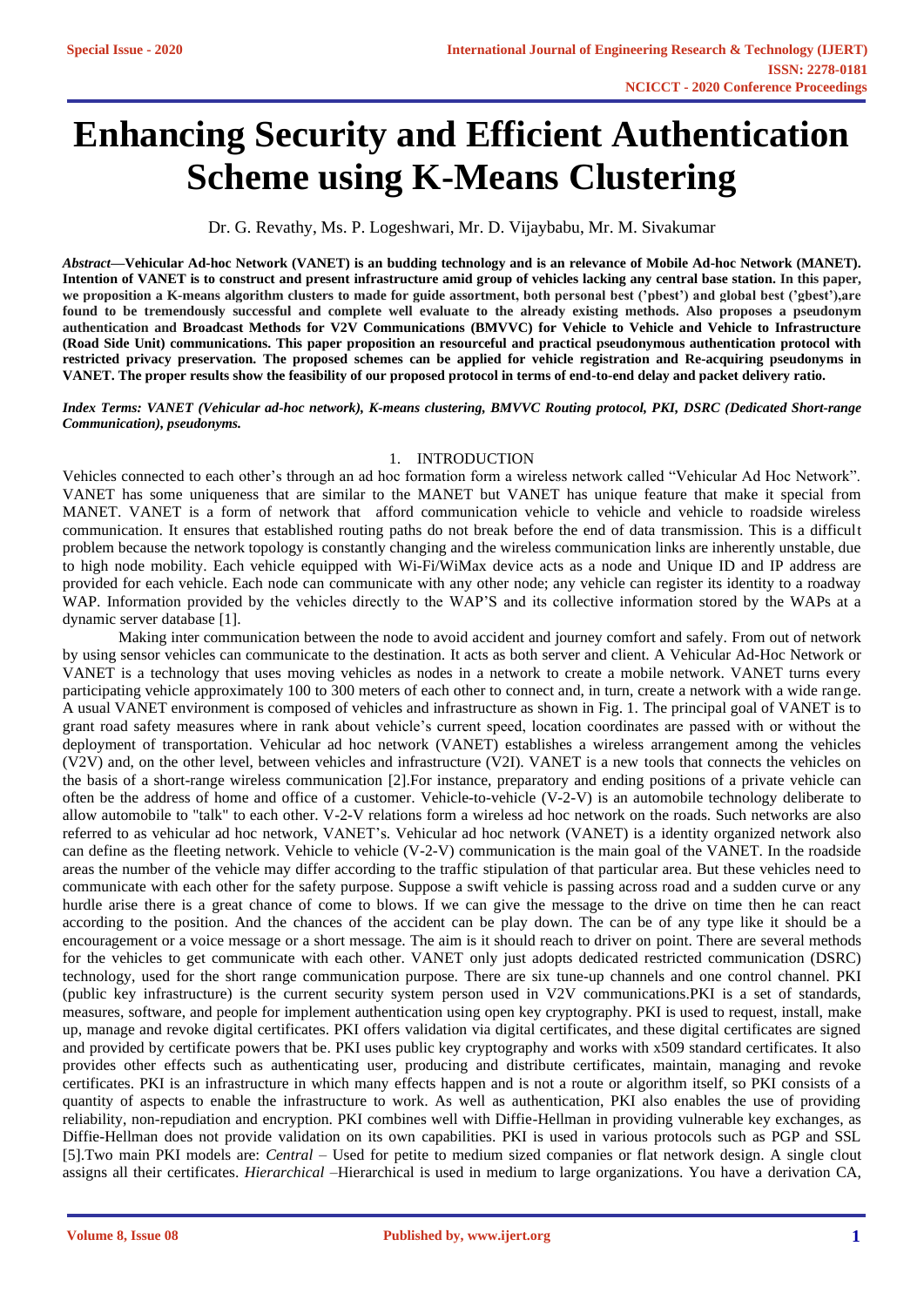such as Microsoft in house result, or it can be a public trust company such as VeriSign. Then you have separate sub ordinate CA's assigning separate defense domains digital certificates. Hierarchical is a multi tiered approach suited for endeavor networks. Subordinate CA's hand out certificates to employees and added people (systems and being users).

Vehicle-to-infrastructure (V-2-I or v-2-i) is a phone call model that allows vehicles to share information with the components that sustain a country's highway system. Such components include overhead [RFID](http://internetofthingsagenda.techtarget.com/definition/RFID-radio-frequency-identification) readers and cameras, traffic illumination, lane markers, streetlights, signage and parking meters. V-2-I communication is usually [wireless](http://searchmobilecomputing.techtarget.com/definition/wireless) and bi-directional: data from infrastructure gears can be delivered to the vehicle over an [ad hoc network](http://searchmobilecomputing.techtarget.com/definition/ad-hoc-network) and vice versa. Similar to [vehicle-to](http://internetofthingsagenda.techtarget.com/definition/vehicle-to-vehicle-communication-V2V-communication)[vehicle \(V-2-V\) communication,](http://internetofthingsagenda.techtarget.com/definition/vehicle-to-vehicle-communication-V2V-communication) V-2-I uses committed short collection communication (DSRC) frequencies to transfer data. In an intelligent transportation system (ITS), V-2-I [sensors](http://whatis.techtarget.com/definition/sensorhttp:/whatis.techtarget.com/definition/sensor) can take into custody infrastructure data and provide travelers with [real-time](http://whatis.techtarget.com/definition/real-time) advisories about such things as road surroundings, traffic congestion, accidents, construction zones and parking availability. also, traffic management supervision systems can use infrastructure and vehicle data to set variable speed confines and adjust traffic Signal Phase and Timing (SPaT) to raise fuel economy and traffic flow. The hardware, software and firmware that make communication connecting vehicles and roadway infrastructure is an key part of all [driverless car](http://whatis.techtarget.com/definition/driverless-car) initiative.

A credential Revocation List (CRL) is a list of [digital certificates](http://searchsecurity.techtarget.com/definition/digital-certificate) that have been revoked by the issue [Certificate](http://searchsecurity.techtarget.com/definition/certificate-authority)  [Authority](http://searchsecurity.techtarget.com/definition/certificate-authority) (CA) before their programmed expiration date and should no longer be trusted. CRLs are a type of blacklist and are used by various endpoints, plus [Web browsers,](http://searchwindevelopment.techtarget.com/definition/browser) to verify whether a certificate is valid and constant. Digital certificates are used in the [encryption](http://searchsecurity.techtarget.com/definition/encryption) process to make safe communications, most often by using the [TLS](http://searchsecurity.techtarget.com/definition/Transport-Layer-Security-TLS)[/SSL](http://searchsecurity.techtarget.com/definition/Secure-Sockets-Layer-SSL) protocol. The documentation, which is signed by the issuing Certificate clout, also provides proof of the identity of the documentation owner. When a Web browser makes a connection to a site using TLS, the Web server's digital certificate is checked for anomaly or problems; part of this route involves checking that the record is not listed in a Certificate Revocation List. Certificate authority (CA) uses digital signatures to form digital documentation that we use over the internet to authenticate the identity of the person sending data in an IPSec array, and these digital certificates be provided by CA's such as VeriSign. VeriSign would send a certificate to each someone or entity and digitally sign them with their (Verisign's) private key that certifies the authenticity of the user. Certificates are then weighted down and verified by end user's. CA's are the masterminds behind the public key infrastructure (PKI). The CA's digital documentation is created with the CA's private explanation; it's the one that guarantee the authenticity. Some examples of open CA's are VeriSign, RSA, Entrust, Thwarted, and Baltimore.



FIGURE 1. Typical VANET constitution.

A typical VANET environment construction is composed of vehicles and infrastructure as shown in Fig. 1. The vehicles communicate both other with the help of vehicle-to-vehicle (V-2-V) communication and with wayside Unit (RSU) with the help of vehicle-to-infrastructure (V-2-I) communication. Each vehicle is set with an On-Board Unit (OBU) that has computational and announcement capabilities.

In this paper, we put forward a hierarchical pseudonymous-based protocol that authenticates a vehicle for the period of the communication with other vehicles in network and provides conditional anonymity. Therefore, unless a vehicle involve in a malicious commotion, it is hard to trace the vehicle. However, in case a cruel activity is detect, the culprit is tracked and subsequently revoked from the network. Our set of rules also supports the sparse RSU deployment. The expiration point of pseudonyms can be adjusted according to the sparse/dense RSU distribution. This paper is the extended version of our groundwork effort [6] and it covers state of the art regarding pseudonymous authentication issues and more detailed investigation with extensive mock-up results.

# 2. INTERCONNECTED WORK

A number of researchers have put forward their efforts regarding retreat preserving authentication. We can categorize these examine efforts in the pseudonymous-based authentication. the largest part of the pseudonymous-based schemes are implemented with the help of Public answer Infrastructure (PKI). These schemes use PKI base certificates that are attached with corresponding private keys. A pseudo self is attached with a certificate and the relation between the actual identity and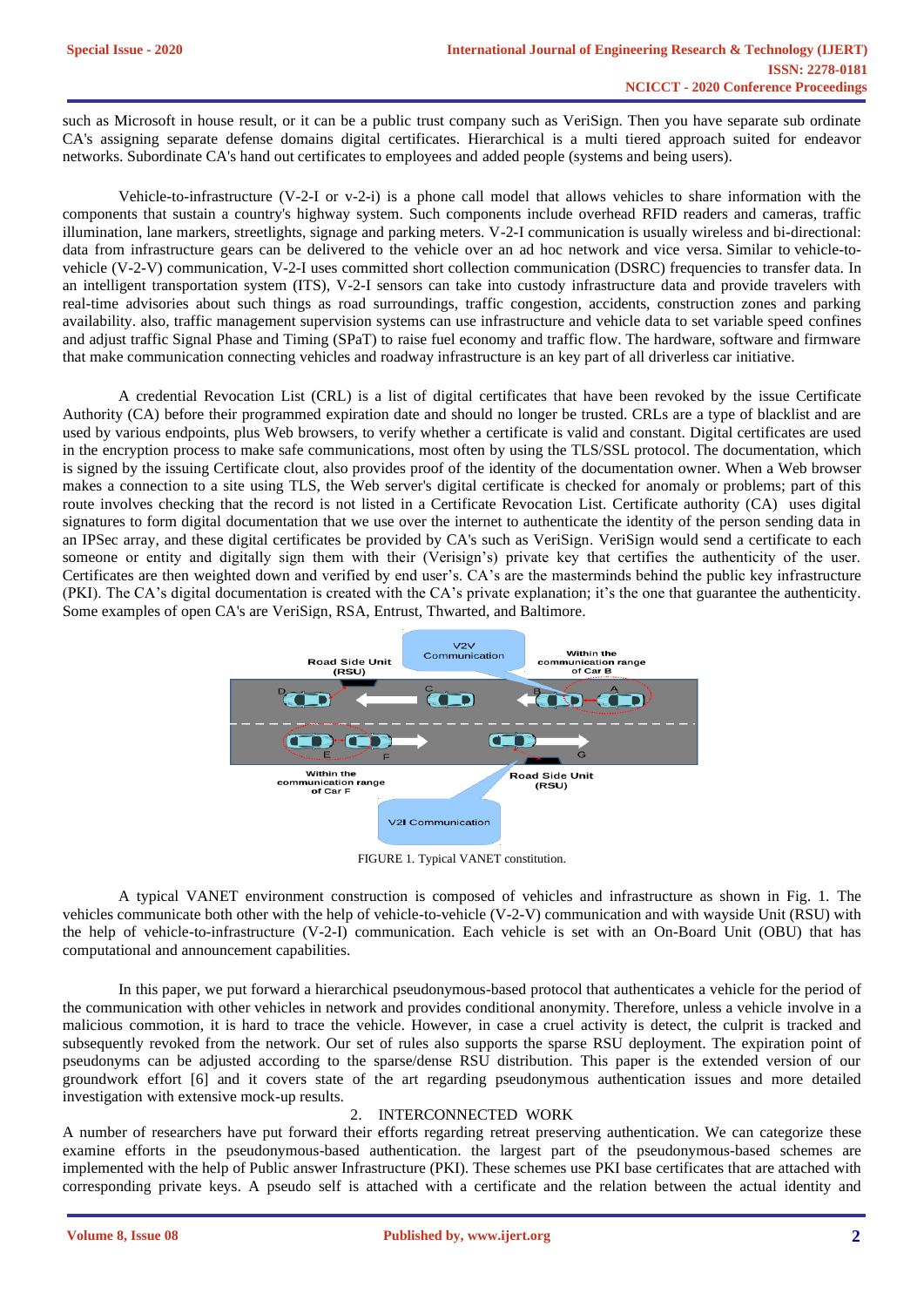pseudonym is known to the donor of pseudonyms which normally is the Certification Authority (CA). In case of detection of a malicious doings, the real identity is revealed by the CA. Reference [7] proposes the concept to develop the security of the cryptographic material stored in a vehicle's OBU. still, these schemes have obvious drawbacks. First, there is considerable communicational and storage operating cost involved during the distribution and storage of thousands of pseudonyms. Secondly, in crate of a revocation, CA needs to retract all the pseudonymous certificates issued to the vehicle and therefore, CRL grows exponentially. Lu et al. [6] propose another conditional retreat preserving protocol where the short time pseudonym keys are acquired by OBU from RSU but the drawback is the best guess of pervasive deployment of RSUs. Another annoyance is the use of trusted authority that needs to frequently modernize RSUs with the CRL. However, this scheme is computationally infeasible as it requires checking that a meaning is from a revoked vehicle. The scheme presented in [16], introduces an interesting idea of using RSUs as crowd managers to maintain and manage the groups of vehicles. The vehicles entering into the rule of a RSU can send anonymous messages that are verifiable by the crowd members of the same group but also verifiable by the vehicles of the next groups. The scheme assumes a pervasive deployment of RSU that share the system load and therefore, the overall show of the system improves. However, the same assumption can also be regarded as a drawback of this scheme payable to the requirement of pervasive exploitation of RSUs acting as group managers.

Xiong et al. [18] use revocable ring signature scheme, wished-for by Liu et al. [19] in order to achieve conditional privacy. However, the revocation in rank must be distributed through revocation lists to all vehicles. Recently, Rajput et al. [20] proposed a fusion scheme that avoids the disadvantages of pseudonymous-based and provides the conditional inscrutability. The authors proposed the idea of grouping vehicles and assign a common key pair to the grouping members. However, this scheme assumes the pervasive exploitation of RSUs. Upon reviewing the literature, we deduce the following margins. Pseudonymousbased schemes incur significant computational, communicational and storage overhead due to the presence of ever on the increase CRL. As the come to of vehicles grows in the network, the CRL grow exponentially. This paper attempts to cater abovementioned issues by proposing the concept of hierarchical pseudonyms. Our proposed protocol neither involves any group executive overhead nor does it require managing any CRL. Moreover, our wished-for protocol does not require full trust of CA, RA and RSU but expects only an honest-but curious activities from these authorities. The CA issues the primary pseudonym as well as keeps the association between the prime pseudonym and the real identity of a vehicle. nonetheless, the real identities in CA's database are encrypted by another entity knows as Revocation say-so (RA) and therefore, CA is unable to decrypt these real identities. Once a vehicle is involved in a malicious activity, appropriate say-so such as LEA allows RA to provide the decryption key in array to decrypt the real identity of the culprit in CA's database. Secondary pseudonyms are issued by RSU upon successful certification of the primary pen name. A vehicle then broadcasts a message signed by the associated private key of the secondary pseudonym and the getting vehicle verifies the message with associated public key provided in the derived pseudonym.

## 3. K-MEANS CLUSTERING ALGORITHM

K-means clustering aims to division n observations into k clusters in which each observation belongs to the cluster with the nearby mean, serving as a prototype of the cluster. Cluster analysis groups the figures objects based only on information found in data that describes the objects and their affairs. In this paper, we propose K-means clustering [11], mainly aims to show the relationship between the nodes to communicates which is best using both special best ('pbest') and global best ('gbest'),are found to be extremely effective and perform well compared to the already presented methods [12].

Personal best: The personal best position associated with the particle i is the best spot that the particle has visited (a previous value of Xi), yielding the top fitness value for that particle. For a minimization task, a situation yielding the smaller function value is regarded as have fitness. The symbol  $f(X)$  will be used to denote the objective utility that is being minimized. The revise equation is

$$
p_{\text{best id}}^{(t+1)} = \{X_{\text{id}}^{(t)} \text{ if } f(X_{\text{id}}^{(t+1)}) \ge f(p_{\text{best id}}^{(t)})\}
$$

$$
p_{\text{best id}}^{(t+1)} = \{X_{\text{id}}^{(t+1)} \text{ if } f(X_{\text{id}}^{(t+1)}) < f(p_{\text{best id}}^{(t)})
$$

Global best( $g_{best}$ ): The  $g_{best}$  offers a faster rate of union at the expense of robustness. This  $g_{best}$  maintains only a single best solution called the global best speck, across the entire particle in the swarm. This unit act like an attractor, pulling all the particles towards it. Eventually all particles will converge to this position, so if it is not simplified regularly, the bevy may converge prematurely.

## 4. ROUTING PROTOCOL

Vehicular Ad hoc Network (VANET), a subclass of cellular phone ad hoc networks (MANETs), is a promising approach for the intelligent transportation coordination (ITS). The design of routing protocols in VANETs is important and necessary issue for sustain the smart ITS. The key difference of VANET and MANET is the special mobility mold and rapidly changeable topology. It is not effectively applied the existing course-plotting protocol of MANETs into VANETs. A routing protocol specifies how routers converse with each other, distributing in rank that enables them to select routes between any two nodes on a computer network. Routing algorithm determine the specific choice of means. Each router has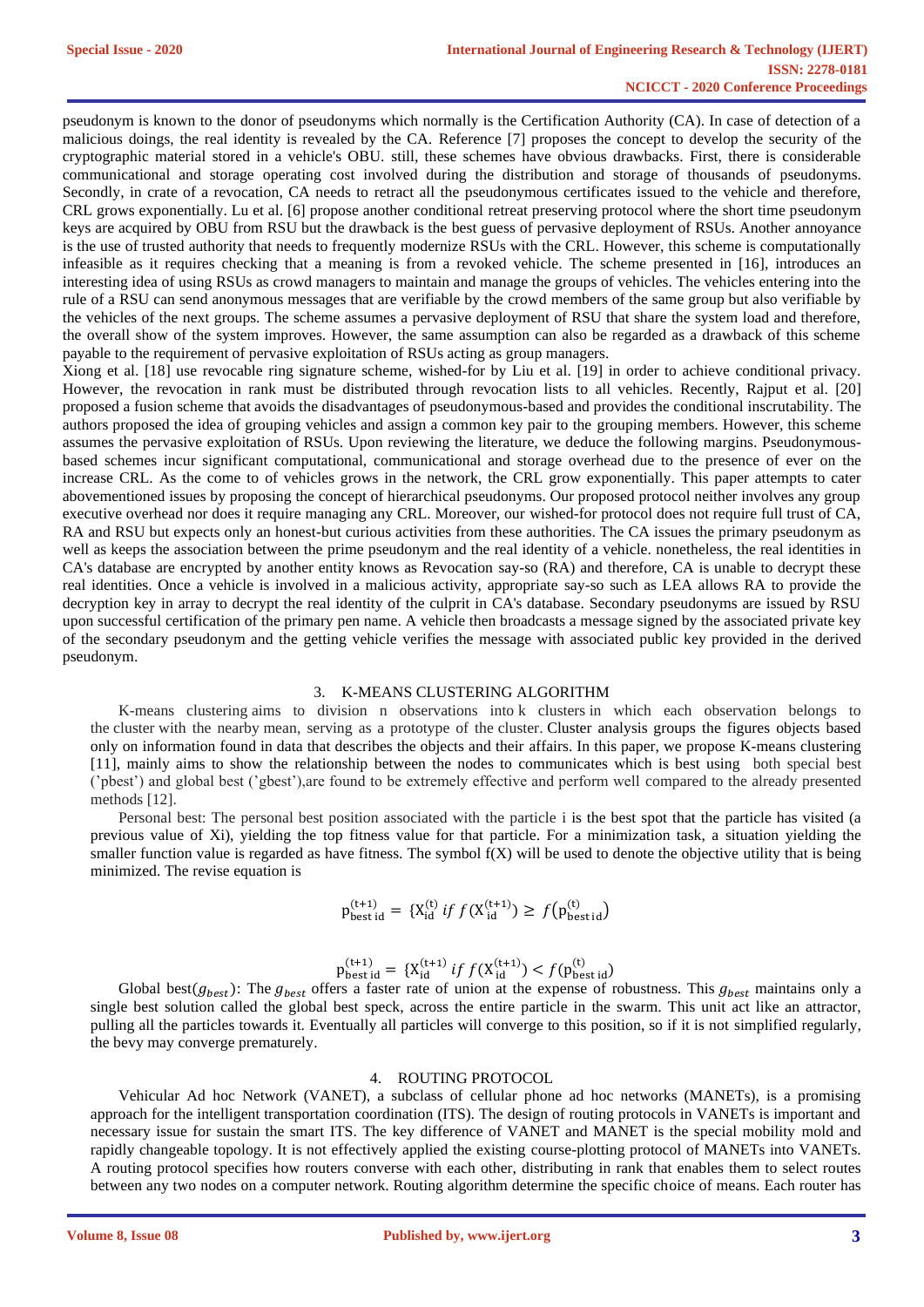a priori knowledge only of networks attached to it directly. A routing protocol shares this in turn first among immediate neighbors, and then during the network.To enhances the safety of drivers and provides the comfortable driving environment; communication for different purposes need to be sent to vehicles during the inter-vehicle communications. *Unicast* routing is a deep operation for vehicle to construct a source-to-destination routing in a VANET. *Multicast* is defined by delivering multicast packet from a single font vehicle to all multicast members with multi-hop communication. *Geocast* routing is to deliver a geocast packet to a specific geographic state. Vehicles located in this specific geographic region should receive and forward the geocast packet; if not, the packet is dropped. *Broadcast* protocol is utilized used for a source vehicle sends broadcast meaning to all other vehicles in the network [13].

Broadcast is the last important operation for a vehicle to spread a broadcast significance to all the others in a VANET. For the purpose of comfortable and safe compel for the vehicles, figures can be exchanged among them in the vehicular ad hoc networks. There be bountiful application that have been developed and they depend on the delivery of facts further long distances or in a geographical zone. Routing is about figures packets deliverance starting the starting point to the target over long distance via multihop steps (intermediate nodes). nonetheless, data dissemination refers to data distribution to all of the nodes in a particular zone. The main focus of data dissemination is on the delivery of safety related data to the shelter applications, mainly real-time warning and collision avoidance. One other way of looking at the broadcasting in VANET is to see it as a controlled flooding in the network. Suppose that there is a network with sky-scraping density and in this high density network an event has been detected by the vehicle. Then vehicles try to inform the other vehicles about this event by broad casting the data to them. Now, after there are copious candidates to to the fore and broadcast this data, the overload of the shared wireless channel will occur. as a result there has to be a well-designed forwarding strategy so that the clogging of the wireless conduct will not take place. In addition, the safety letters have the nature of broadcast and the on time availability of them needs to be ensured [14].Hence, in order to pass up the overloading of the channel, the number of unnecessary rebroadcasting desires to be minimized by the adopted techniques of data propagation.



FIGURE 2.The taxonomy of vehicular ad hoc networks

In our proposed method we use the steering protocol is Broadcast Methods for V2V Communications (BMVVC). The primary objective of dissemination in VANETs is to distribute information from a source to many unknown/indefinite destinations. Broadcasting is a necessity for VANETs not only for forwarding but and for delivering information without constructing a data path. The broadcast method for inter-vehicle road and rail network system is to provide emergency information dissemination in VANETs. The purpose of emergency in turn is to announce an urgent event by broadcasting for surrounding vehicle. According to the purposes of emergency information, the proposed broadcast methods in [15]are separated into two categories, *emergencyvehicle-approach* in sequence and *traffic accident* information. Emergency-vehicle-approach information is used to broadcast the urgent event to those vehicles in front of the current vehicle, so the emergency information is only thin ahead. Traffic accident information is used to announce the urgent event to those vehicles following the current vehicle; the emergency information is only disseminated behind. By restraining the broadcast direction, the proposed broadcast methods [16] can provide broadcasts to a finicky area and avoid mistakenly notifying other areas where the in rank is not needed.

## 5. VEHICLE REGISTRATION AND PRIMARY fictitious name GENERATION

During the registration, sender/initiator vehicle  $(V_i)$  generate a random number n (This random value is later encrypted in CA's Paillier public key) and a public/private ECC key twosome $PK_i/SK_i$ .  $V_i$  Sends this information along with the  $VI_i$  to CA.

Step 1:  $V_i \to CA : n||PK_i||VI_i$ . The  $V_i$  sends this in sequence to the CA via some secure channel (for example vehicle visits the CA). Step 1 is required only once.

CA validated the  $VI_i$ . Upon proof it encrypts  $VI_i$  with one of the public keys generated by RA, encrypts n with its Paillier public key $PK_{CAP}$ , generated finish time  $T_{CA}$  and creates the following database (DB) entries as shown in Table II. TABLE 2. Example of CA database.

• CA
$$
\rightarrow
$$
DB:  $(VID_i)_{PK}$   $_{RA}$   $||T_{CA}||PK_i||n$ 

• CA signs( $T_{CA}$ ||P $K_i$ ||(n)P $K_{CAP}$ ), and assigns it to  $V_i$  as its first primary pseudonym. Step 2:  $CA \rightarrow V_i: (T_{CA}||PK_i||(n)PK_{CAP})SK_{CA}$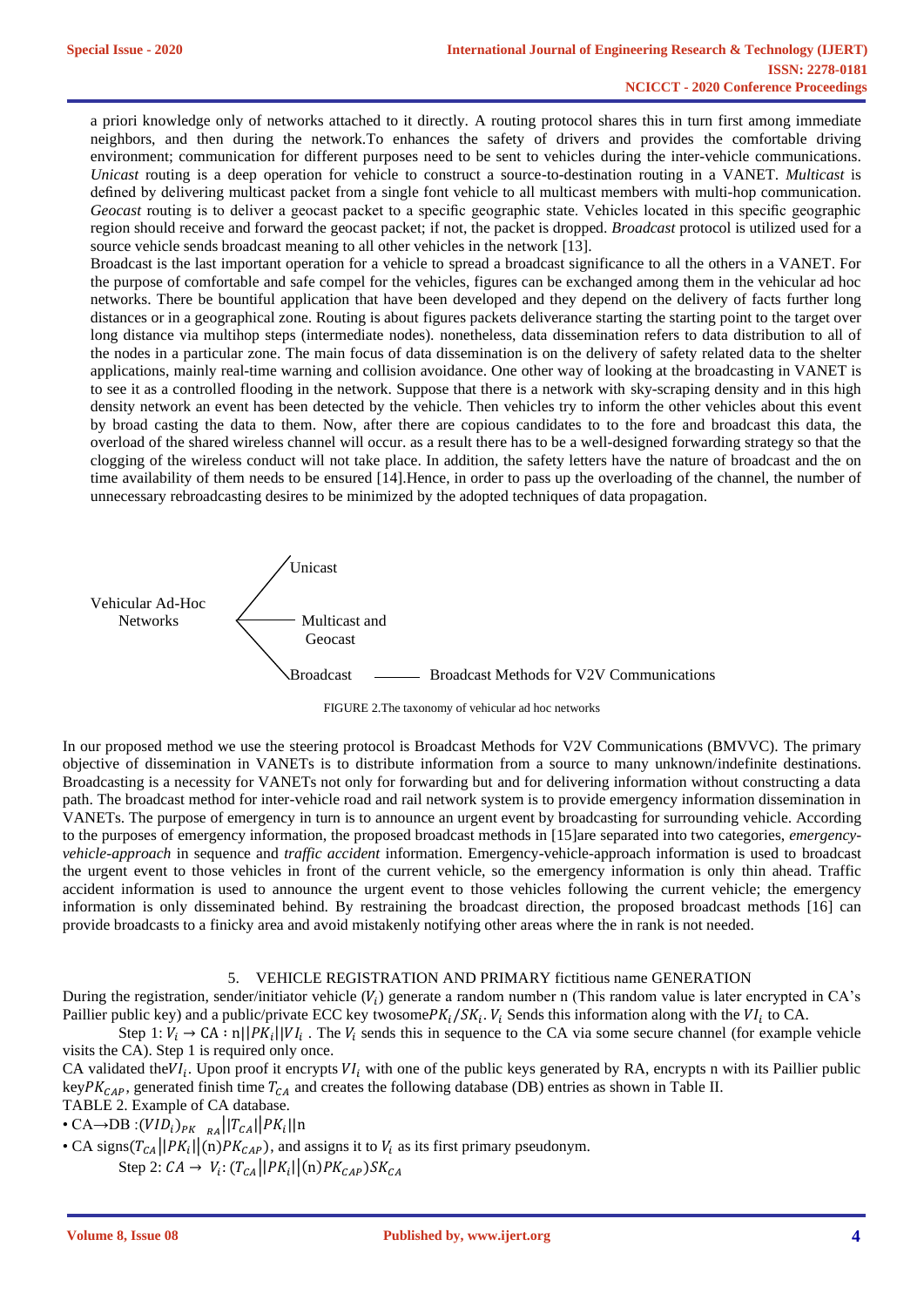# 6. RE-ACQUIRING PRIMARY PSEUDONYM

Once the  $T_{CA}$  expires,  $V_i$  needs to acquire the chief pseudonymagain. In this regard,  $V_i$  randomlyselectsome, n' generates a public/private ECC key pairPK"<sub>i</sub>|SK"<sub>i</sub>, encrypts this data in public enter of CA along with n and sends it to CA using 3G/4G communication.

# Step 3:  $V_i \rightarrow CA$ : (n||n'|| $PK''_i$ ) $PK_{CA}$

In case, the vehicle requests the re-acquiring of primary pseudonym to CA via RSU next it sends this message to the nearby RSU that forward this request to the CA. For such a request, some special purpose bits in the message can be used that enable the RSU to identify that a vehicle is requesting for primary pseudonym via RSU or the vehicle is request the RSU for a new secondary pseudonym.

Step 3':  $V_i \rightarrow \text{RSU} \rightarrow \text{CA:}(\text{n}||\text{n}'||PK''_i)PK_{CA}$ 

CA verifies this message with correct n, generates new expiration moment $T_{CA}$ , update its database with new values ofn',  $PK''$ <sub>i</sub> and the $T_{CA}$ . CA repeats step 2, but encrypts the just now generated primary pseudonym in  $PK''_i$  and sends back to $V_i$ . In case, the appeal has come from RSU then CA sends this message to  $V_i$  through RSU along with the signed n. The signed value of n creates an association with the newvalue ofn'. When the RSU televise this message,  $V_i$  identifies it with old n, verifies CA's signature, decrypt it and changes its key pseudonym. Due to encryption, RSU is unable to relate the new primary pseudonym to the $V_i$ .

Step4: CA  $\rightarrow$ :  $V_i$   $\left( \left( T_{CA'} |PK''_i| |(n') \right) PK_{CAP} \right) SK_{CA} PK''_i | |(n) SK_{CA}$ 

# 7. SECONDARY PSEUDONYM GENERATION

RSU periodically broadcasts a message announcing its being there. This message also contains the public key of the RSU. Once a vehicle receives this message it apply for for the less important pseudonym. The vehicle generate a new public/private ECC key pair $(PK'_1, SK'_1)$ . It encrypts this newly generated public key, its primary pseudonym, -n and a nonce in RSU's municipal key and sends it to the RSU.

Step5: $V_i \rightarrow \text{RSU}((T_{CA}||PK_i||(n)PK_{CAP})SK_{CA}||PK''_i|| - n||\text{nonce})PK_{\text{RSU}}.$ 

RSU verifies CA's signature, encrypts –n with Paillier public key of CA. RSU takes homomorphic sum of both  $(n)PK<sub>CAP</sub>$  and  $(-n)$ PK<sub>CAP</sub>, gets(R)PK<sub>CAP</sub>. Where (R)PK<sub>CAP</sub> = (n)PK<sub>CAP</sub> + (-n)PK<sub>CAP</sub>

RSU sends  $(R)PK_{CAP}$  to CA for verification.

Step6: RSU  $\rightarrow$  CA: (R)PK<sub>CAP</sub>

CA decrypts R, finds  $0$  (n+ (−n) = 0) and sends verified message to RA otherwise sends not verified.

Step7:  $CA \rightarrow RSU$ : verified / not verified.

CA only gets a encrypted value that provides no hint about which vehicle is using this value. The value of –n is used to prevent an impersonation attack.

Upon getting verification that the message came from  $V_i$  RSU prepares a inferior pseudonym. It creates the expiration time $T_{\text{RSI}}$ , embed it by way of newly generated $PK'_{i}$ , signs it, encrypts in  $PK'_{i}$  and sends it to $V_{i}$ . Note that,  $PK'_{i}$  has to be generate by  $V_{i}$ every tine a secondary pseudonym is requested. However, a vehicle can pre-compute a pool of ECC key pairs.

Step8: RSU  $\rightarrow V_i: ((T_{RSU}||PK'_{i})SK_{RSU})PK'_{i}.$ 

# 8. PERFORMANCE EVOLUTION

In this case, RSU verifies the primary pseudonym contains in the demand and then generates and sends the secondary pseudonym to the requesting vehicle. Therefore, it is vital to verify that the RSU is able to perform this task on a consistent basis whereas serving a number of vehicles. The simulation results are discuss as under:

(i) PACKET DELIVERY RATIO (PDR)

Packet delivery ratio is defined as the share of packets successfully delivery to the total sent packets.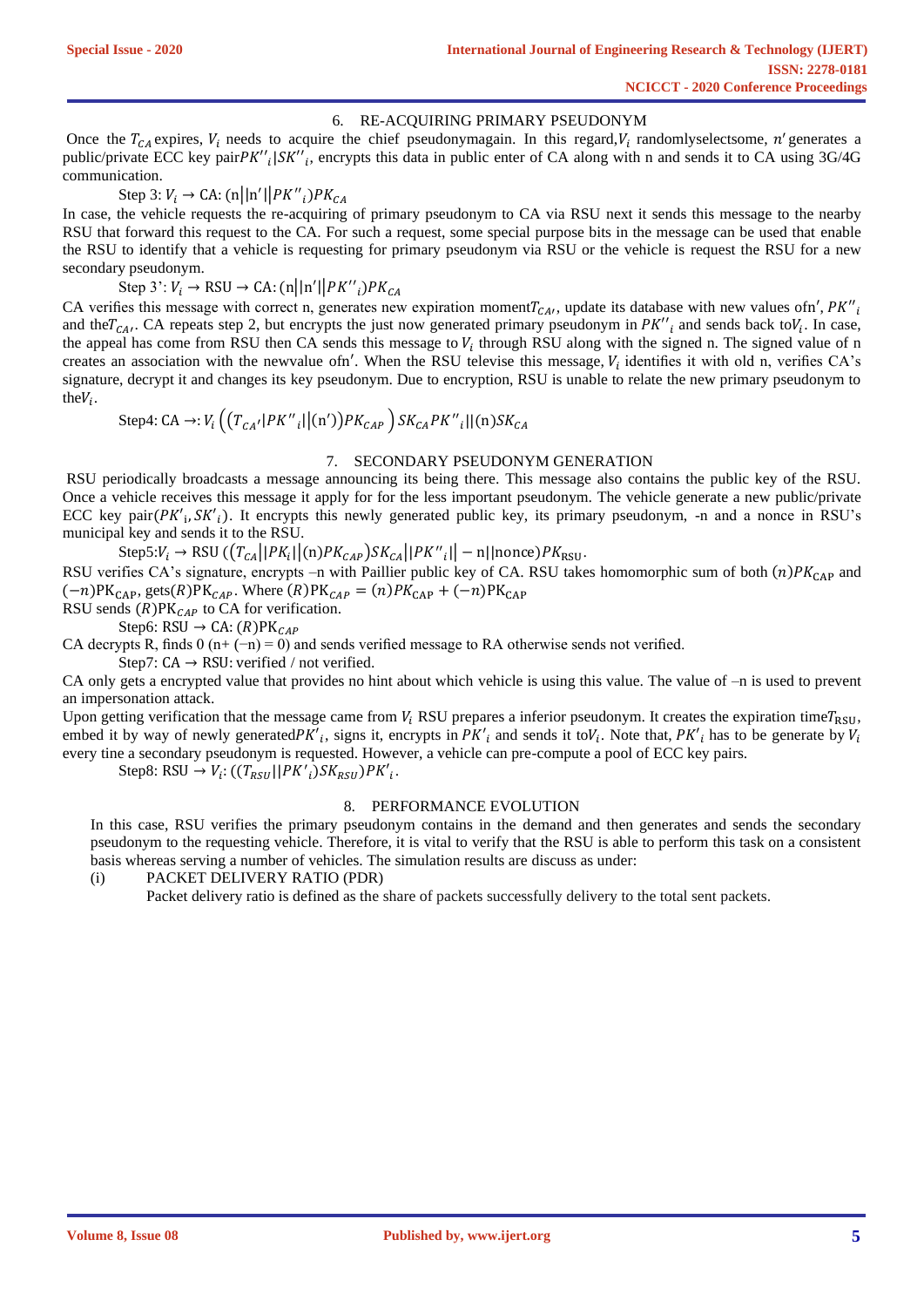





FIGURE 4. PDR w.r.t speed (a) PDR (low speed). (b) PDR (medium speed). (c) PDR (high speed).